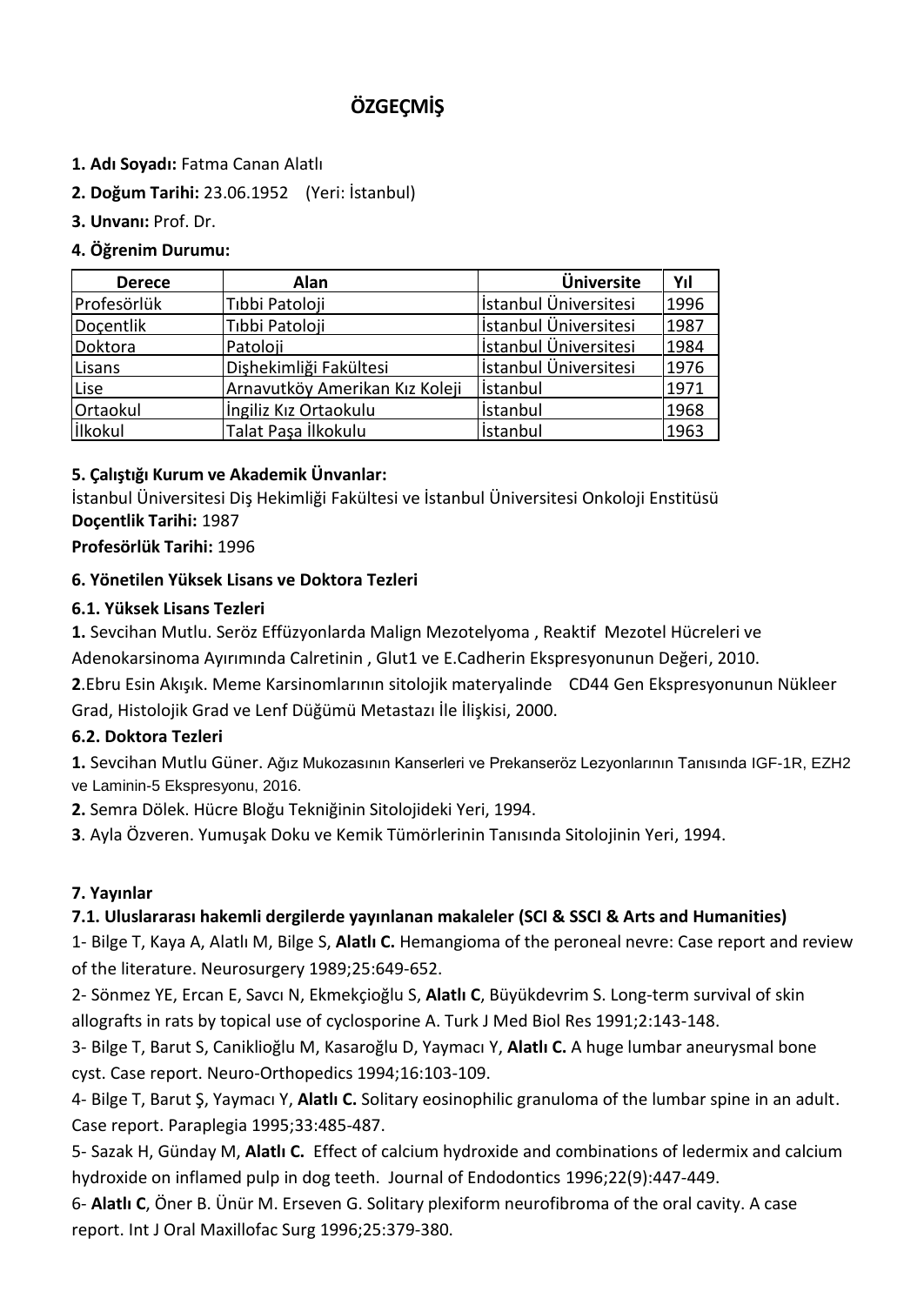7- Karaloğlu D, Yazıcı H, **Alatlı C**, Yaman F, Aslay I, Onat H, Dalay N. Detection of HPV 16 and HPV 18 infection in patients with cervical neoplasia. Eur J Gynaec Oncol 1996;17(4):296-298.

8- Soybir GR; Koyuncu H, Köksoy F, Yalçın O, Özşeker A, **Alatlı C,** Topuzlu C. Protective effect of desferrioxamin aganist TPA caused inflammation in CD-1 mouse skin. Surgical Oncology 1996;5:253- 258.

9- Ayan İ, Doğan Ö, Kebudi R, Bavbek B, **Alatlı C,** Dervişoğlu S, Dişçi R, Demiryont M. Immunhistochemical detection of p53 protein in Rhabdomyosarcoma: Association with clinicopathological features and outcome. Journal of Pediatric Hematology / Oncology 1997;19(1): 48-53.

10- Yıldız E, Koray F, Olgaç V, **Alatlı C.** Histopathological evaluation of the direct pulp capping effect of adhesive resinous materials. J Dental Research 1997;76(15):1128-1128.

11**- Alatlı C**, Gürkan B, Koçak H, Özveren A, Dölek S. Fine needle aspiration biopsy (FNAB) in fibrous and non fibrous soft oral tissue lesions. J Oral Science 1999;41:41-45.

12- Aydın Y, Can M, Gülkılık A, Türkmenoğlu O, **Alatlı C**, Ziya I. Rapid enlargement and recurrence of preexisting intrasellar craniopharyngioma during the course of two pregnancies. Case report. Neurosurg 1999;91:322-324.

13- Koyuncu H, Bekarda B, Baykurt F, Soybir G, **Alatlı C**, Gül H, Altun M. Preventive effect of hesperidin aganist inflammation in CD-1 mouse skin caused by tumor promoter. Anticancer Research 1999; 19:3237-3242.

14- Yazıcı H, Altun M, **Alatlı C**, Doğan Ö, Dalay N. C-erbB-2 gene amplification in nasopharyngeal carcinoma. Cancer Investigation 2000;18:6-10.

15- Bilge T, Barut Ş, Bilge S, Aydın Y, Özveren F, **Alatlı C.** Solitary plasmacytoma of the calvarium. Zentralbl Neurochi 2000; 61:26-30.

16- Ayan N, Ayan İ, **Alatlı C**, Güler SD, Dalkıç Ç, Çınar F, Doğan Ö. p53 overexpression in normal oral mucosa of heavy smokers. J Exp Clin Cancer Res 2000;19:(4)1-5.

17- Ağaoğlu FY, Dizdar Y, Doğan Ö, **Alatlı C,** Ayan İ, Savcı N, Taş Ş, Dalay, N, Altun M.

p53 overexpression in nasopharingeal carcinoma. İn vivo 2004;18:555-560.

18- Aksu G, Fayda M, Saynak M, Töre G, **Alatlı C.** Is early postradiation dysplasia all most associated with poor prognosis? A case report and review of the literature. International Journal of Gynecological Cancer 2006;16:934-936.

19- Tekkeşin MS, Olgaç V, Aksakallı N, **Alatli C***.* Odontogenic and nonodontogenic cysts in Istanbul: analysis of 5088 cases. Head Neck 2012;34(6):852-855.

20- Tekkesin MS, Pehlivan S, Olgaç V, Aksakallı N, **Alatli C.** Clinical and histopathological investigation of odontomas: review of the literature and presentation of 160 cases. J Oral Maxillofac Surg. 2012;70(6):1358-1361.

21. Emes Y, Aga U, Soluk-Tekkesin M, Aybar B, **Alatlı C.** Primary closure of oroantral communication using pedicled buccal fat pad following maxillary cyst enucleation. J Craniofac Surg. 2017 Dec. Doi: 1097/SCS0000000000004213.

#### **7.2.Uluslararası diğer hakemli dergilerde yayınlanan makaleler**

1- Sönmez YE, Ercan E, Savcı N, Ekmekçioğlu S, **Alatlı C**, Büyükdevrim S. Long-term survival of skin allografts in rats by topical use of cyclosporine. Turk J Med Biol Res 1991;2:143-148.

2- Gümrü OZ, Kasaboğlu Ç, Koçak H, Cambaz AE, **Alatlı C,** Olgaç V. Regional odontodysplasia, case report. J Nihon Univ Sch Dent 1993;35:205-212.

3- Sazak H, Günday M, **Alatlı C.** Examination of the effect of calcium hydroxide and combinations of Ledermix and calcium hydroxide of inflamed pulp in teeth. Turk J Med Biol Res 1993;4:131-139.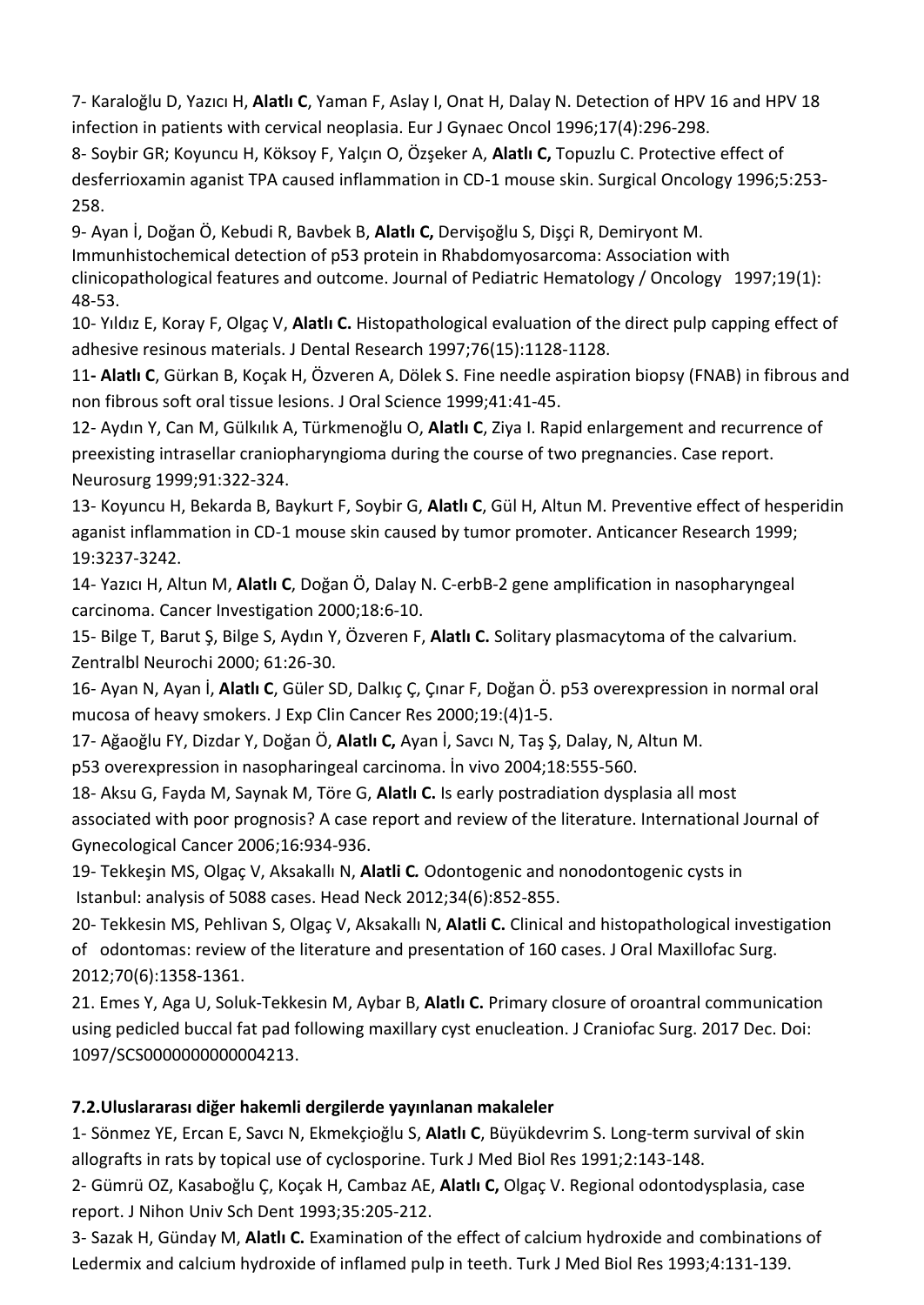4- Tarım B. Yücel T, **Alatlı C**, Acar E, Olgaç V. Histopatohogical investigation of the effects of various glass-ionomer cements on dental pulp. Journal of Marmara University Dental Faculty 1994;2:429-433. 5- Yaltırık M, Özveren A, **Alatlı C**, Büyükakyüz N. Detection of human papilloma virus in benign, malignant and pre-cancerous lesions of oral mucosa by in situ hybridization. Turk J Med Sci 2001;31:509-515.

6- Pekiner FN, **Alatlı C**, Özbayrak S, Sinanoğlu A. Triester glycerol oxide in the treatment

 of recurrent aphtous stomatitis: A cytological investigation. The Pain Clinic 2006;18:237-245. 7- Pekiner FN, Borahan MO, Özbayrak S, **Alatlı C**, Kızılyel G. Oral manifestations of chronic disseminated

Langerhans cell histiocytosis: A case report. MÜSBED 2012;2(3):138-142.

#### **6.3. Uluslararası bilimsel toplantılarda sunulan ve bildiri kitabında (***Proceedings***) basılan bildiriler**

1- Avcı C, Unur N, Demirkol K, **Alatlı C**, Şaşmaz O. A free jejunal autograft with four microvascular anastomosis for the reconstruction of cervical esophagus. European Society for Surgical Research'ün XXI. Kongresi. 6-10 Mayıs 1986, Nancy, Fransa. Sayfa: 70, No: 123.

2- Şen B, Özger H, **Alatlı C**. Antamur A, Kokino M, Yazıcıoğlu Ö, Altuğ T. Effect of acute mechanical vibrations on fracture healing: experimental study. XI.Balkan Tıp Günleri. 25-27 Mayıs 1989, İstanbul. Sayfa: 58, No: 113.

3- **Alatlı C***,* Dölek S, Özveren A, Aldemir O, Olgaç V, Erseven G, Savcı N. Cytological diagnosis of subcutaneous nodules of cancer patients by fine needle aspiration biopsy. 19th European Congress of Cytology. 17-20 Haziran 1991, Turku, Finlandiya. Sayfa: 56.

4- **Alatlı C**, Dölek S, Özveren A, Kurul S, Topuzlu C, Bilge N, Aslay I. Fine needle aspiration biopsy of breast lesions. 19th European Congress of Cytology. 17-20 Haziran 1991, Turku, Finlandiya. Sayfa: 34. 5- **Alatlı C**, Özveren A, Dölek S, Acunaş B, Rozanes İ, Minareci Ö, Olgaç V. Diagnostic value of computarized tomography guided transabdominal fine needle aspiration biopsy, evaluation of 20 cases. 19th European Congress of Cytology. 17-20 Haziran 1991, Turku, Finlandiya. Sayfa: 67. 6- **Alatlı C**, Özveren A, Dölek S, Kurul S, Bilge N, Erseven G, Olgaç V, Savcı N. Fine needle aspiration biopsy of 43 lymph nodes. 19th European Congress of Cytology. 17-20 Haziran 1991, Turku, Finlandiya. Sayfa: 70.

7- **Alatlı C**, Azizağaoğu H, Peksayar G, Özveren A, Dölek S. Fine needle aspiration of intraocular and orbital lesions, presentation of 21 cases. 21st European Congress of Cytology. 12-16 Eylül 1993, Viyana, Avusturya. Özet: Acta Cytologica 1993; 37:573.

8- **Alatlı C**, Gürkan B, Koçak H, Özveren A, Dölek S. An evaluation of fine needle aspiration (FNA) in comparison with histopathological diagnosis in solid oral soft tissue lesions. 4 th Mediterranean Congress of Oral and Maxillofacial Surgery. 24-31 Mayıs 1997, Antalya.

9- **Alatlı C**, Küçücük S, Akışık EE, Güler SD, Özveren A, Aslay I, Dişçi R. Cytopathological features of followup smears in correlation with clinical features in patients with gynecological cancer. International Concencus Conference on the Fight Against Cervical Cancer. 18-22 March 2000, Chicago, U.S.A.

10- Akışık EE, **Alatlı C**, Özveren A, Güler SD. CD44 Overexpression in breast carcinoma. 14.International Congress of Cytology, 27-31 Mayıs 2001, Amsterdam, Hollanda.

11- Pekiner F N, **Alatlı C**, Özbayrak S, Sinanoğlu A, Çanakçı E : Therapy for treatment of aphtous ulsers. 10. Congress Of The BASS, Belgrad, 11-14 Mayıs, 2005. (Poster)

12- Tekkesin MS, Mutlu S, Aksakallı N, **Alatlı FC.** Are heat shock proteins a prognostic factor in oral carcinogenesis? 4th EORTC Pathobiology Group Annual Meeting & 1st International Multidisciplinary Cancer Research Congress, 2 1 - 2 4 Mayıs 2009, Antalya.

13- Tekkesin MS, Olgac V, Aksakallı N, **Alatlı FC.** A 37 year retrospective analysis of odontogenic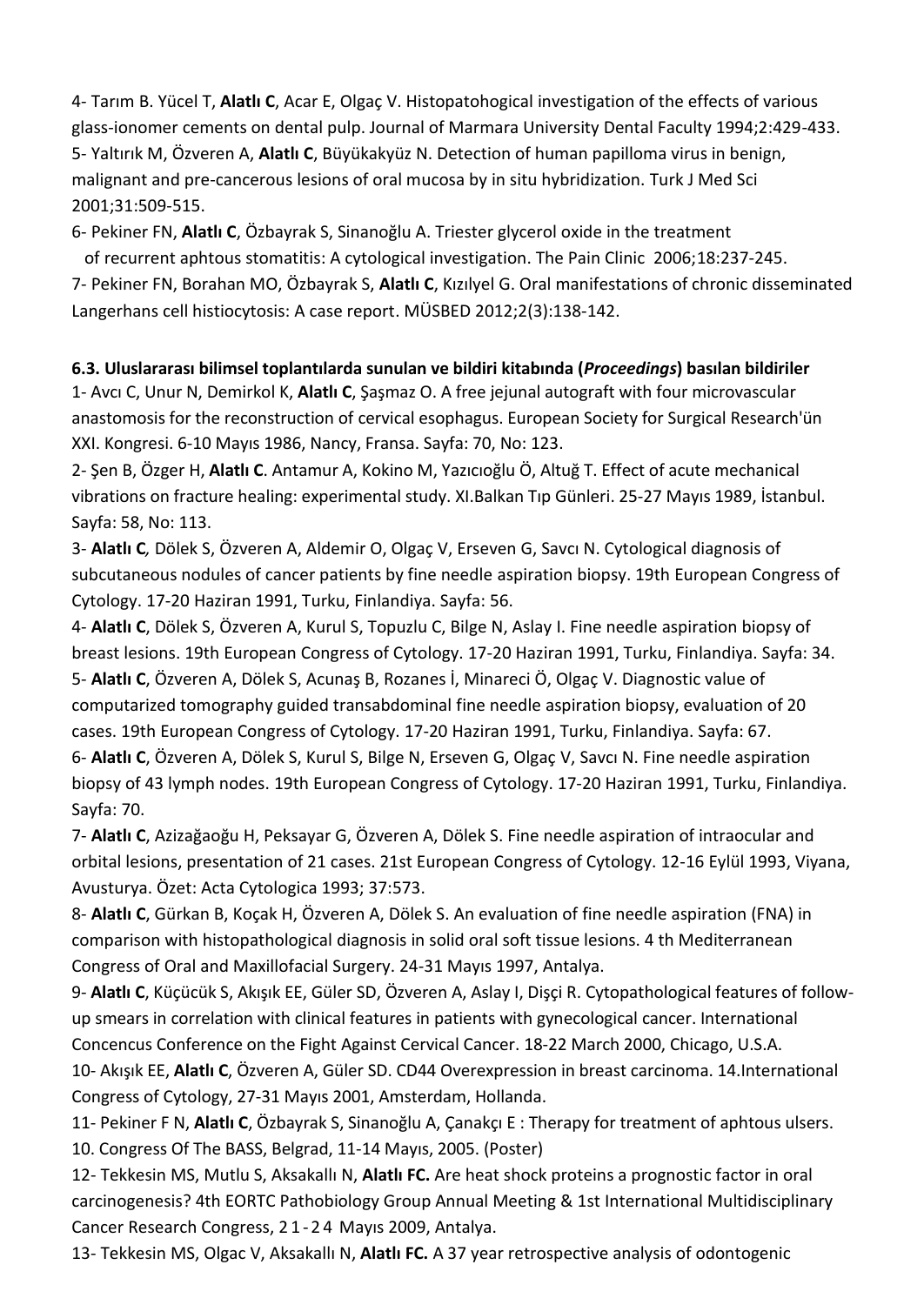tumours. 22nd European Congress of Pathology, Eylül 2009, Florence – Italy.

14- Tekkesin MS, Mutlu S, Olgaç V, **Alatlı C.** Expression of RANK, RANKL and OPG in odontogenic cysts and ameloblastomas (P-33). 15th International Congress on Oral Pathology and Medicine, 16-20 Ağustos 2010, Seoul, Güney Kore.

15- Namdar Pekiner F, Borahan O, Özbayrak S, **Alatlı C,** Kızılyel G. Hand-Schüller-Christian Disease: report of a case and a review of literature (Poster). XIIIth European Congress of Dentomaxillofacial Radiology, 13-16 June 2012, Leipzig, Germany.

16- Atalı O, Namdar Pekiner F, Varol A, Dumlu A, Özbayrak S, **Alatlı C.** Radiological and histological observation in a woman patient of fıbrous dysplasia (Poster). AÇBİD 2012, 6th International Congress, 30 May-3 June 2012, Antalya, Türkiye.

17- Mutlu S, Güler SD, **Alatlı FC**. Cytopathological diagnosis of oral carcinomas (Poster). 16th International Congress on Oral Pathology and Medicine, 30 July - 3 August 2012, Sao Pedro -SP, Brazil.

18- Tekkesin MS, Tuna EB, Olgaç V, Aksakallı N, **Alatlı FC.** Odontogenic lesions in Turkish Paediatric Population over a 40 - year period (Poster). 16th International Congress on Oral Pathology and Medicine, 30 July - 3 August 2012, Sao Pedro - SP, Brazil.

19- Tekkesin MS, Atikler M, Ergun S, **Alatlı FC**. Cavernous Lymphangioma of the tongue: A case report (Poster). 16th International Congress on Oral Pathology and Medicine, 30 July - 3 August 2012, Sao Pedro - SP, Brazil.

20- Özbek CD, Erdoğan T, Aksakalli N, Olgaç V, Soluk-Tekkeşin M, **Alatli FC**. The retrospective analysis of 39 minor salivary gland tumors. 12th Biennial Congress of the European Association of Oral Medicine, 11-14 September 2014, Antalya, Türkiye.

21- Kaynar A, **Alatli C**. Lipoma of the buccal fat pad: A case report. 1. ACBİD - BAOMS Ortak Kongresi, 5 - 8 Kasım 2014, Antalya, Türkiye.

22- Mayil M, Pekiner FN, Demir A, **Alatlı C**, Güler SD. Oral Exfoliative Leukoedema: A Case Report. 17th International Congress on Oral Pathology and Medicine, 25 - 30 May 2014, İstanbul, Türkiye. Oral Surg Oral Med Oral Pathol Oral Radiol Endod 2015;119(3):e122.

23- Keser G, Pekiner FN, Özbayrak S, Okumuş Ö, **Alatlı C**, Güler SD. Oral Squamous Cell Carcinoma of the Mandible: A Case Report. 17th International Congress on Oral Pathology and Medicine, 25 - 30 May 2014, İstanbul, Türkiye. Oral Surg Oral Med Oral Pathol Oral Radiol Endod 2015;119(3):e164.

24- Erçalık Yalçınkaya Ş, Aksakallı N, Elçin MA, Dumlu A, **Alatlı C**, Özbayrak S. Evaluation of a fluorescence screening method in the detection of oral pre-malignant and malignant lesions. 17th International Congress on Oral Pathology and Medicine, 25 - 30 May 2014, İstanbul, Türkiye. Oral Surg Oral Med Oral Pathol Oral Radiol Endod 2015;119(3):e175.

25- Dölek Güler S, Mutlu Güner S, Erçalık Yalçınkaya Ş, **Alatlı FC**. Cytopatological diagnosis of oral pemphigus vulgaris: Report of 2 cases. 17th International Congress on Oral Pathology and Medicine, 25

- 30 May 2014, İstanbul, Türkiye. Oral Surg Oral Med Oral Pathol Oral Radiol Endod 2015;119(3):e187. 26- Mutlu Güner S, Dölek Güler S, İşler C, Buyan B, Kuru Eİ, **Alatlı FC.** Cytopathological diagnosis of a synovial cyst of the temporomandibular joint (TMJ): Case report of a rare entity. 17th International Congress on Oral Pathology and Medicine, 25 - 30 May 2014, İstanbul, Türkiye. Oral Surg Oral Med Oral Pathol Oral Radiol Endod 2015;119(3):e187.

27- Tekkeşin MS, Saruhanoğlu A, Altın N, **Alatlı C.** A rare mucocutaneous lesion: Verruciform xanthoma. 17th International Congress on Oral Pathology and Medicine, 25 - 30 May 2014, İstanbul, Türkiye. Oral Surg Oral Med Oral Pathol Oral Radiol Endod 2015;119(3):e191.

28- Dölek Güler S, Mutlu Güner S, Gürkan Köseoğlu B, Kahraman N, Dumlu A, **Alatlı FC.**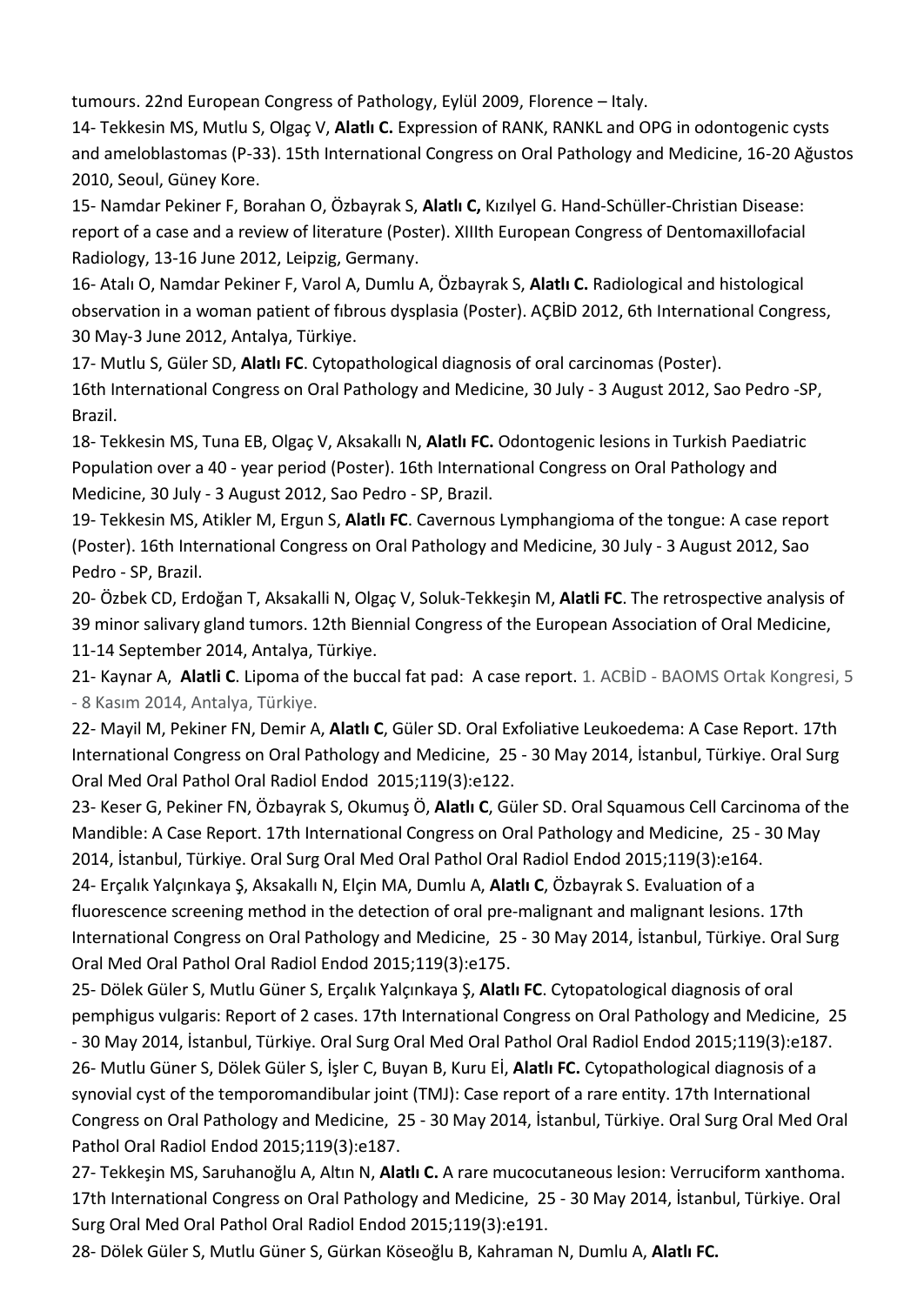Cytopathologically diagnosed giant cell lesions of jaw bones and gingiva: Cytopathological features of the lesions and morphometric analysis of the giant cells. 17th International Congress on Oral Pathology and Medicine, 25 - 30 May 2014, İstanbul, Türkiye. Oral Surg Oral Med Oral Pathol Oral Radiol Endod 2015;119(3):e196.

29- **Alatlı FC**, Olgaç V, Aksakallı N, Soluk Tekkeşin M, Erdem MA, Kaya E, Erten A. Ameloblastic fibroodontoma: A case report and an alternative approach to the pathogenesis of odontogenic tumours. 17th International Congress on Oral Pathology and Medicine, 25 - 30 May 2014, İstanbul, Türkiye. Oral Surg Oral Med Oral Pathol Oral Radiol Endod 2015;119(3):e197.

30- Demokan S, Comert S, Ozkoklesen C, Ulusan M, Ak G, **Alatli C**, Dalay N. Discovery of novel epigenetic biomarkers in premalignant/malignant oral cavity lesions by methylation arrays. Proceedings of the 107th Annual Meeting of the American Association for Cancer Research; 2016 Apr 16-20; New Orleans, LA. Philadelphia (PA): AACR; Cancer Res 2016;76(14 Suppl):Abstract nr 4458.

31- **Alatlı FC**, Mutlu Güner S, Dölek Güler S, Gürkan Köseoğlu B, Akçay Ç. Cytopathological Diagnosis Of A Metastatic Breast Carcinoma In The Mandible. 18th International Congress on Oral Pathology and Medicine & XXV Conference of Indian Association of Oral and Maxillofacial Pathologists, 8 – 11 September 2016, Chennai, India.

32- Soluk Tekkesin M, Simsek G, **Alatli C.** Clinicopathologic analysis of 135 cases of cemento-osseous dysplasia of jaws. 18th International Congress on Oral Pathology and Medicine & XXV Conference of Indian Association of Oral and Maxillofacial Pathologists, 8 – 11 September 2016, Chennai, India.

## **6.4. Yazılan uluslararası kitaplar veya kitaplarda bölümler**

#### **6.5.Ulusal hakemli dergilerde yayınlanan makaleler**

1-Erseven G, Çilingiroğlu K, Keçer M, **Alatlı C**. Leiomyoblastom. Bir olgu bildirisi. Patoloji Bülteni 1979;6:48-54.

2-Erseven G, Çöloğlu AS, Gürsu K, Alatlı M, **Alatlı C**, Güzel D. Squamous Odontogenic tumor. Periodontoloji Dergisi 1981;6:67-70.

3-Ercan M, Kumkumoğlu O, **Alatlı C**. Kapiller hemangioma ve klinik yanılmalar. İ.Ü. Dişhek Fak. Derg 1982;16:222-233.

4-Timoçin N. Gümrü OZ, **Alatlı C.** Adenoid kistik karsinom. Bir olgu bildirisi. İ.Ü. Dişhek Fak.Derg 1982;16:208-215.

5*-***Alatlı C**, Aksoy F, Nurlu F, Akbulut U, Güngör K. Pigmentli çene tümörü. Bir olgu bildirisi. İ.Ü. Zeynep Kamil Tıp Bülteni 1983;15:187-196.

6-Çöloğlu AS, Erseven G, Gürsu K, Alatlı M, **Alatlı C**. Çenelerin primer kemik tümörleri (32 olgu üzerinde araştırma). AÜ Dişhek Fak Derg 1983;10:205-218.

7-Alatlı M, **Alatlı C**, Aykan TB. Otopsilerde ağız içi ve çevresi dokuları, maksiller sinüsleri ve burun boşluğunu inceleyebilmek için yeni bir yöntem. ATD 1985;1:267-272.

8-Alatlı M, Gümrü OZ, **Alatlı C**, Alpay K. Küçük tükürük bezlerinde mukoseller. Türk Patoloji Dergisi, 1985;1:32-41.

9- Alatlı M, Gümrü OZ, **Alatlı C.** Dilaltı kistleri (Ranulalar) ve tedavi yöntemleri. Türk Diş Tabipleri Cemiyeti Bülteni 1985:4:110-116.

10- Çöloğlu AS, Erseven G, Özbayrak T, **Alatlı C.** Adenoid odontogen tümör (AOT). Türk Patoloji Dergisi 1985;1:47-54.

11-**Alatlı C,** Alatlı M, Erseven G. Dişeti melanomları. 2 olgu bildirisi. Türk Patoloji Dergisi 1986;2:80-82. 12-Bayırlı G, Aşçı S, Erdilek D, **Alatlı C**. Kök kanalı dolgu maddelerine karşı oluşan doku reaksiyonları. İÜ Dişhek Fak Derg 1986;20:122-141.

13-Gümrü OZ, Öner B, **Alatlı C**, Erseven G. İnsisiv kanal kisti. Bir olgu bildirisi. MÜ Dişhek Fak Derg 1986;2:23-26.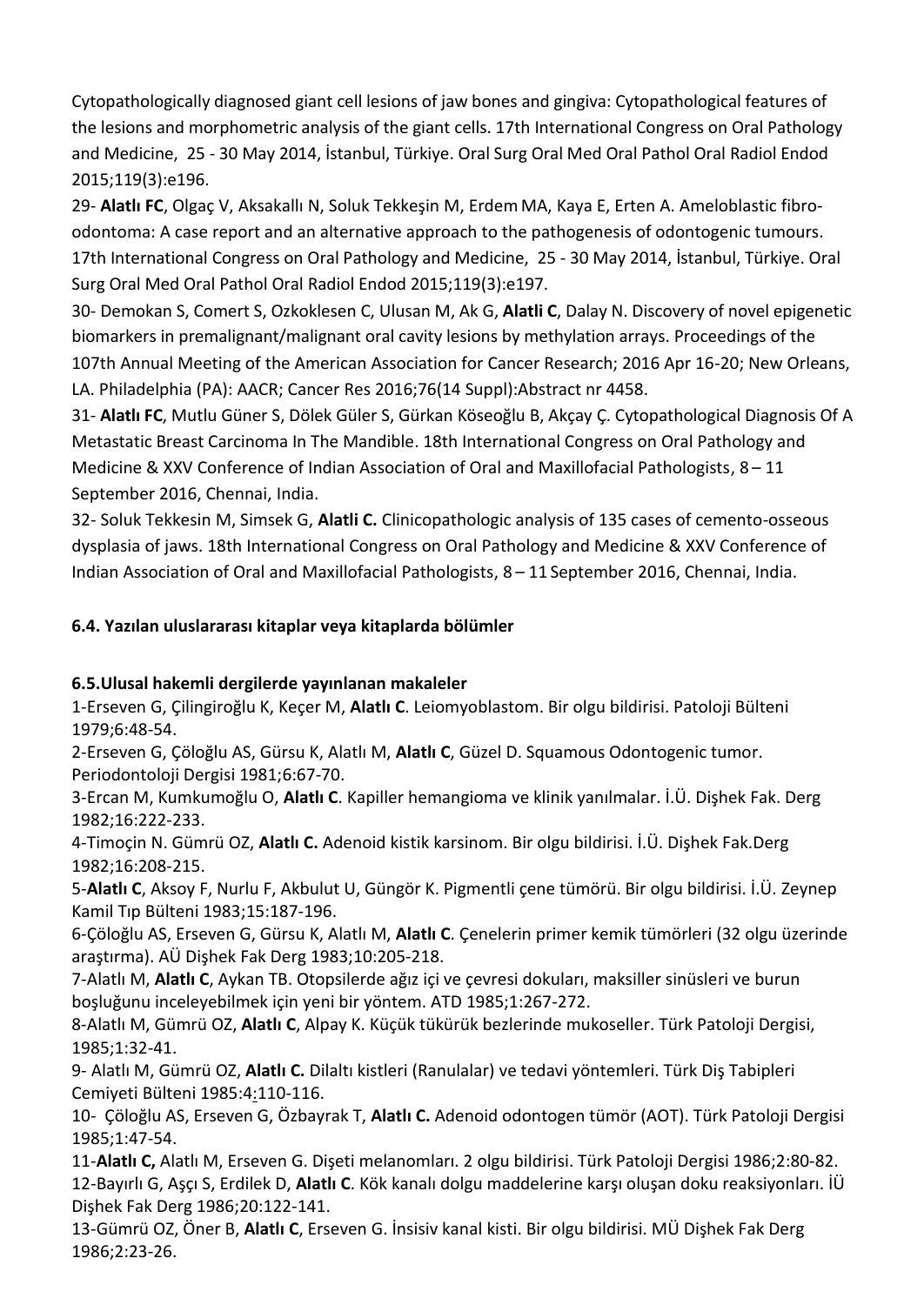14- Akyüz N, **Alatlı C**, Doğan Ö. Çene kemiklerinin fibröz displazisi. Türk Patoloji Dergisi 1987;3:34-39. 15-**Alatlı C**, Keskin C, Tuskan C, Kökten E. Üst çenede metastaz yapmış bir meme karsinomu olgusu. MÜ Dişhek Fak Derg 1987;3;46-49.

16-Berkman M, Gökçay İ, **Alatlı C**, Altuğ T. Kaynama problemi olan kırıklarda laserin kaynama üzerine etkisi. Acta Orthop Traum Turc 1987;21:1-4.

17*-* **Alatlı C***,* Akyüz N. Pindborg tümörü (Calcifying epithelial odontogenic tumor). Bir olgu bildirisi. İÜ Dişhek Fak Derg 1988;22:33-38.

18-Erseven G, Özbayrak T, Gümrü OZ, Öner B, **Alatlı C**, İyigün T. Oral vasküler leimyoma (2 olgu bildirisi). Türk Patoloji Dergisi, 1988;4:11-14.

19-Timoçin N, Erseven G, Öner B, **Alatlı C**. Ağız lezyonuyla ortaya çıkan bir multipl myelom olgusu. İÜ Dişhek Fak Derg 1988;22:11-24.

20-Yıldırım S, **Alatlı C**, Apaydın A, Alatlı M. Periapikal lezyonlar (55 hasta üzerinde kliniko-patolojik araştırma). Dişhekimliğinde Klinik 1988;1:5-9.

21-Gümrü O, Öner B, Kasaboğlu Ç, **Alatlı C**. Sekonder yara iyileşmesi üzerine Madecassol'ün etkisi. GÜ Dişhek Fak Derg 1989;6:123-129.

22- Timoçin N, Apaydın A, Yıldırım S, **Alatlı C**, Oral CK. Sementleşen fibroma (12 olgu üzerinde klinik ve histopatolojik araştırma). İÜ Dişhek Fak Derg 1989;23:71-75.

23-Yıldırım S, **Alatlı C***,* Kasapoğlu Ç, Alatlı M. Mekanik olarak kemik defekti oluştururken meydana gelen ısının kemik iyileşmesi üzerine etkisi (Deneysel bir araştırma). İÜ Dişhek Fak Derg 1989;23:212-216. 24- Aytepe Z*,* **Alatlı C**, Akıncı T. Natal ve neonatal dişler; iki olgu bildirisi. İÜ Dişhek Fak Derg 1990;24:96- 100.

25-Foroozesh Y*,* **Alatlı C**, Oral CK, Olgaç V. Köprü protezi uygulamalarında dayanarak, gövde – mukoza ilişkisinin klinik, radyolojik ve histopatolojik olarak incelenmesi. Dişhekimliğinde Klinik 1991;2:65-69. 26-Karadeniz A. Erseven G, **Alatlı C**, Özveren A, Dölek S, Olgaç V. Nazofarinks, orofarinks, ağız boşluğu ve diğer baş – boyun tümörlerinin sıyırma yöntemiyle sitolojik tanısı. Türk Onkoloji Dergisi 1991;6:1089- 1092.

27-Sayı İ, Bozyiğit C, Rozanes İ, Minareci Ö, Acunaş B, **Alatlı C**, Yılmazbayhan D. BT eşliğinde ince iğne aspirasyon biyopsileri. Türk Radyoloji Dergisi 1991;27:41-45.

*28-***Alatlı C**, Oral CK, Yıldırım S, Yaltırık M, Dölek S, Özveren A. Ağız boşluğu tümörlerinin sıyırma yöntemi ile sitolojik tanısı. Dişhekimliğinde Klinik 1992;3:86-89.

29-Tınaz M, Cevanşir B. Üstündağ E, **Alatlı C**, Aslan İ. Larenkste malign melanom. KBB 1992;2:6-8. 30-Timoçin N, Erseven G, Gümrü O, **Alatlı C**, Öner B, Yalçın S. Periferik ameloblastoma (Bir olgu bildirisi) İÜ Dişhek Fak Derg 1992;26:35-38.

31-Altun M, İnanç S, Bilge N, Aldemir O, Ayan N, Kizir A, Onat H, Savcı N, **Alatlı C.** Medulloblastomada lenfatik metastaz. (Servikal nodal yayılım yapmış bir olgu nedeniyle). Türk Onkoloji Dergisi 1993;8:1331- 1334.

32-Gökbuget A, Çintan S, **Alatlı C**, Tuncer Ö. Primer dişeti tüberkülozu. İÜ Dişhek Fak Derg 1993;27:115- 117.

33-Sazak H, Günday M, **Alatlı C.** Köpek dişlerinde deneysel olarak pulpa iltihabı oluşturulması. SÜ Dişhek Fak Derg 1993;3:29-31.

34-Dinçer M, Aslay I, Töre G, **Alatlı C**, Erseven G, Algür E. Meme ve jinekolojik tümörlerde tru-cut ve iğne aspirasyon biyopsisinin tanı değeri. Türk Onkoloji Dergisi 1994;9:1487-1491.

35-Tenekeci N, Topuzlu C, Müslümanoğlu M, **Alatlı C***,* İğci A, Özmen V, İlhan R. Palpabl olmayan meme lezyonlarının eksizyonel biyopsisinde stereotaktik işaretlemenin yeri. Ulusal Cerrahi Dergisi 1994;10:226-331.

36-Dölek S, **Alatlı C***.* Tiroid ince iğne aspirasyonlarında hücre bloğu. Patoloji Bülteni 1995;12:30-32. 37-Güven Y, Bol K, Dinç İ, Ömer A, **Alatlı C**, Aydoğdu S. Sağlıklı kişilerle primer ve metastatik kemik tümörlü hastalarda serum osteokalsin düzeyleri. Endoskopi 1995;6:9-12.

38-Özveren A, Alatlı C, Olgaç V. **Osteosarkomlarda sitolojik bulgular**. Türk Onkoloji Dergisi 1995;10:28- 30.

39-Topbaşı B, Ertan U, **Alatlı C.** Dolgu maddelerine karşı oluşan yumuşak doku reaksiyonlarının histopatolojik olarak incelenmesi. Dişhekimliği Dergisi 1995;19:10-13.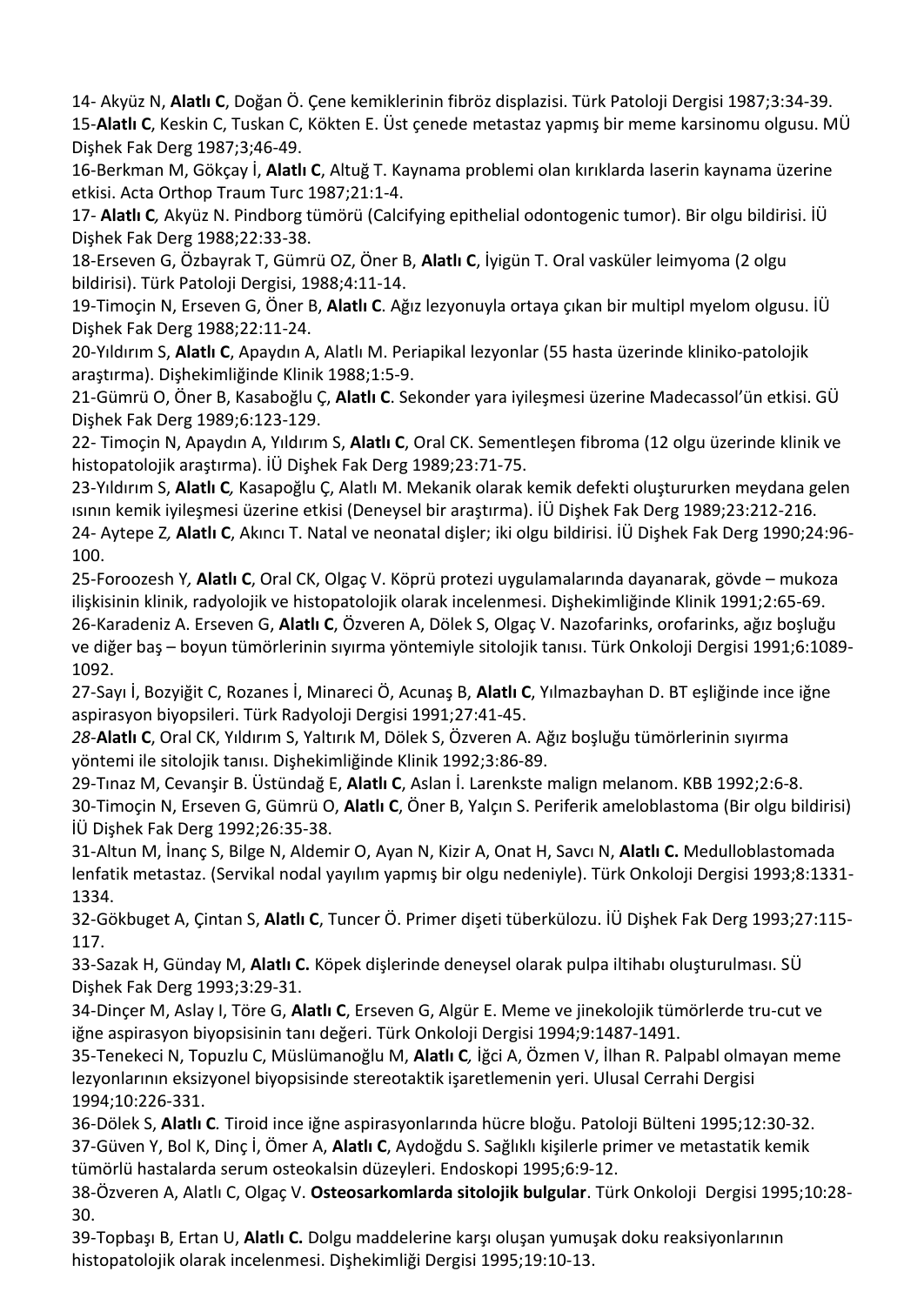40*-***Alatlı C**, Gürkan B, Fırat D, Yıldırım S, Özbayrak T, Erseven G. Adenomatoid odontogen tümör (iki olgu nedeniyle). Türk Patoloji Dergisi 1996;12(2):36-38.

41*-***Alatlı C**, Timoçin N, Koçak H, Gürkan B, Dölek S. Ağız içi solid yumuşak doku lezyonlarında ince iğne aspirasyonunun histopatolojik tanı ile karşılaştırılmalı olarak incelenmesi. İÜ Diş Hekimliği Fakültesi Dergisi 1996;30:4-9.

42-Tarım B, Yücel T, **Alatlı C**, Acar E. Cam iyonomer simanlarının pulpaya etkileri. İstanbul Üniversitesi Diş Hekimliği Fakültesi Dergisi 1996;30:58-62.

43-Yıldırım S, **Alatlı C**, Güven Y, Kasapoğlu G. D3 hipervitaminozunun kemikler ve dişlerde meydana getirdiği histopatolojik değişiklikler. İÜ Diş Hek Fak Derg 1996;30(2):75-80.

44-Efeoğlu E, Sandallı P, **Alatlı C.** Fokal epitelyal hiperplazi (Heck hastalığı) olgu bildirisi. İÜ Dişhek Fak Derg 1996;30:3.

45-Efeoğlu E, Yılmaz S, Kuru B, **Alatlı C**. Erken başlayan periodontitislerde tedavi edilmemiş ve edilmiş bölgelerin histopatolojik olarak incelenmesi. Diş Hek Derg 1997;10:143-152.

46-Tenekeci A. N, **Alatlı C**, Dölek S, Özveren A, Ertürk N. Non palpabl solid meme lezyonlarının tanısında steryotaktik ince iğne aspirasyonu. Türk Radyoloji Derg (TRD) 1997;32(1):1-7.

47- Gürkan B, Özbayrak T, **Alatlı C**, Özveren A. Epidermal büyüme faktörü reseptörünün (EGFR) ağız boşluğunda görülen epidermoid karsinom ve odontogen kist epitelinde immunhistokimyasal yöntemle araştırılması. İÜ Dişhek Fak Derg 1997;31(2):130-135.

48- Öner B, **Alatlı C**, Koçak H, Gürkan B, Erseven G. Ağız içindeki yumuşak doku lezyonlarında mast hücrelerinin incelenmesi. İÜ Diş Hek Fak Derg 1997;31(2):117-122.

49-Yaman F, Doğan Ö, Ayan İ, **Alatlı C**, Savcı N, Taş Ş, Hafız G, Altun M. Nazofarenks karsinomunda p53 aşırı ekspresyonu. KBB İhtisas Derg 1999;6:30-35.

50-Tenekeci A.N, Hafız G, Altun M, **Alatlı C**, Kıyak E, Başerer N. Baş boyun tümörlerinde palpabl olmayan lenf nodlarının değerlendirilmesinde ultrasonografi rehberliğinde ince iğne aspirasyonu. KBB İhtisas Derg 2001;8:307-311.

51-Gürbüz D, Şiraneci P, Işık V, Kahraman N, Dölek Güler S, Mutlu S, **Alatlı FC.** Ağız içindeki patolojik oluşumların dağılımı ve tanısında ince iğne aspirasyonu. İstanbul Üniversitesi Diş Hekimliği Fakültesi Dergisi 2009;43:81-87.

52-Mutlu S, Güler SD, Olgaç V, **Alatlı C**. Seröz efüzyonlarda malign mezotelyoma, reaktif mezotelyal proliferasyon ve adenokarsinom ayırımında E-kaderin, Kalretinin ve GLUT-1 ekspresyonunun değeri. Türk Onkoloji Dergisi 2012;27(1):17-23.

53-Pekiner FN, Borahan MO, Özbayrak S, **Alatlı C,** Kızılyel G. Oral manifestations of chronic disseminated Langerhans cell histiocytosis: a case report. Marmara Üniversitesi Sağlık Bilimleri Enstitüsü Dergisi 2012;2(3):138-142.

54- Tolgay GC, Soluk Tekkeşin M, **Alatlı C**. Ağız mukozasında görülen beyaz lezyonların klinik ve histopatolojij özellikleri. Atatürk Üniv Diş Hek Fak Derg 2012;22(2):143-148.

55- Soluk Tekkeşin M, Ersan N, Aksakallı N, Olgaç V, **Alatlı C.** Oral skuamoz hücreli karsinom: 147 vakanın retrospektif çalışması. GÜ Diş Hek Fak Derg 2012; 29(2): 93-98.

#### **6.6. Ulusal bilimsel toplantılarda sunulan ve bildiri kitabında basılan bildiriler**

1- Erseven G, **Alatlı C,** Olgaç V, Savcı N. Dev hücreli kemik tümörü, klinik ve histopatolojik özellikleri. IX. Ulusal Patoloji Kongresi'nde bildirildi. 31 Ekim - 4 Kasım 1990, İzmir. Özeti, kongre bildiri özet kitabında yayınlandı. Sayfa: 62.

2- Erseven G, **Alatlı C**, Savcı N, Olgaç V. Odontogen tümörlerin klinik ve mikroskopik özellikleri. IX. Ulusal Patoloji Kongresi'nde bildirildi. 31 Ekim - 4 Kasım 1990, İzmir. Özeti, kongre bildiri özet kitabında yayınlandı. Sayfa: 63.

3- **Alatlı C,** Özveren A, Dölek S, Erseven G, Olgaç V, Savcı N, Terzioğlu T, Güngel H, Azizlerli H, Alagöl F, Tanakol R. Tiroid ince iğne aspirasyon biyopsileri. X.Ulusal Patoloji Sempozyumu'nda bildirildi. 30 Ekim - 2 Kasım 1991, Nevşehir. Özeti, kongre bildin özet kitabında yayınlandı. Sayfa: 23.

4- **Alatlı C**, Erseven G, Savcı N, Olgaç V, Özveren A, Dölek S. Memenin kitle yapan lezyonlarında ince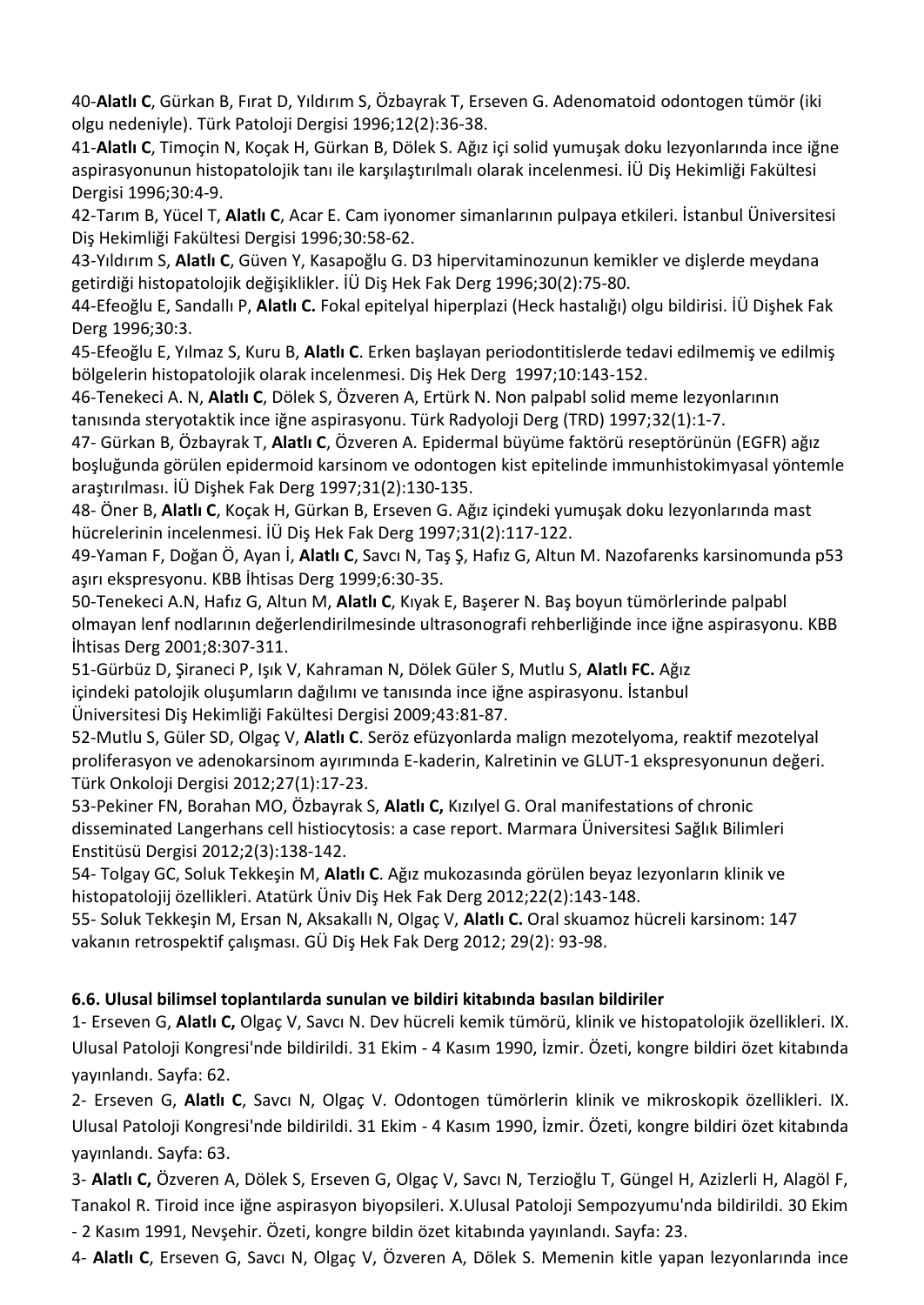iğne aspirasyon biyopsisi. X.Ulusal Patoloji Kongresi'nde bildirildi. 3-7 Kasım 1992, Girne, Kıbrıs. Özeti, kongre bildiri özet kitabında yayınlandı. Sayfa: 46.

5- **Alatlı C**, Erseven G, Altun M, Olgaç V, Onat H, Tenekeci AN, İnanç S, Bilge N, Aldemir O. Kemik iliği biyopsilerinin nazofarinks karsinomu evrelemesindeki yeri ve prognoz üzerindeki etkisi. X.Ulusal Kanser Kongresi'nde bildirildi. 3-7 Mayıs 1993, İstanbul. Özeti, kongre bildiri özet kitabında yayınlandı. Sayfa: 5.

6- Altun M, Erseven G, **Alatlı C,** Tenekeci AN, Ayan N, Olgaç V, Karadeniz AN, Bilge N. Nazofarinks karsinomunda lokal rezidiv açısından histopatolojik özelliklerin klinik ve radyolojik bulgularla karşılaştırılması. X.Ulusal Kanser Kongresi'nde bildirildi. 3-7 Mayıs 1993, İstanbul. Özeti, kongre bildiri özet kitabında yayınlandı. Sayfa: 5.

7- Dinçer M, Aslay I, Töre G, **Alatlı C**, *Dölek S.*Meme ve jinekolojik tümörlerde iğne aspirasyon ile tru-cut yöntemlerinin tanı açısından karşılaştırılması. I. Ulusal Meme Hastalıkları Kongresi'nde poster olarak bildirildi. 11-13 Kasım 1993, İzmir. Özeti, kongre bildiri özet kitabında yayınlandı. Sayfa: 29 (Türk Onkoloji Dergisi 1994; 9:1487-149l'de yazı olarak yayınlandı).

8- Tenekeci N, **Alatlı C**. Topuzlu C, Aslay I, Bilge N. Non-palpabl solid meme lezyonla-rının tanısında stereotaktik ince iğne aspirasyonunun rolü-ön çalışma sonuçlan. I.U-lusal Meme Hastalıkları Kongresi'nde poster olarak bildirildi. 11-13 Kasım 1993, İzmir. Özeti, kongre bildiri özet kitabında yayınlandı. Sayfa: 75.

9- Oral EN, Kaytan E, Bayındır Ç, **Alatlı C**, Dizdar Y, Karadeniz A, Meral R, AJgür E, Altun M. Malign glial tümörlerde ileri yayılım. I.Ulusal Radyasyon Onkolojisi Kongresi (UROK)'da bildirildi. 15-19 Mayıs 1994, îzmir. Özeti, Türk Onkoloji Dergisi 1994; 9:1535'de yayınlandı.

10- Dölek S, **Alatlı C***.* Tiroid ince iğne aspirasyonlarında hücre bloğu. XI.Ulusal Patoloji Kongresi'nde poster olarak bildirildi. 5-9 Ekim 1994, Kuşadası. Özeti, kongre bildiri özet kitabında yayınlandı: Sayfa: 64, P-29 (Patoloji Bülteni 1995; 12:30-32'de yazı olarak yayınlandı).

11- Özveren A, **Alatlı C***,* Olgaç V. Osteosarkomlarda sitopatolojik bulgular. XI.Ulusal Patoloji Kongresi'nde poster olarak bildirildi. 5-9 Ekim 1994, Kuşadası. Özeti, kongre bildiri özet kitabında yayınlandı: Sayfa: 132, P-164 (Türk Onkoloji Dergisi 1995; 10:28-30'da yazı olarak yayınlandı).

12- Ayan İ, Doğan Ö, Demiryont M, Alatlı C, Kebudi R, Dervişoğlu S. Rabdomiyosarko-ma immunhistokimyasal yöntemle P-53 proteininin belirlenmesi. XI. Ulusal Kanser Kongresi'nde poster olarak bildirildi. 29 Mayıs - 2 Haziran 1995, Antalya. Özeti, Türk Onkoloji Dergisi 1995; 10:27'de yayınlandı.

13- Karaloğlu D, Yazıcı H, Aslay I, **Alatlı C***,* Dalay N, Onat H. Serviks kanserli hastaların sitolojik materyallerinde human papilloma virüs enfeksiyonunun, polimeraz zincir reaksiyonu (PCR) yöntemiyle araştırılması. XI. Ulusal Kanser Kongresi'nde poster olarak bildirildi. 29 Mayıs - 2 Haziran 1995, Antalya. Özeti, Türk Onkoloji Dergisi 1995; 10:92'de yayınlandı.

14- Yazıcı H, Altun M, **Alatlı C**, Doğan Ö, Dalay N. Nazofarenks kanserli (NPC) Hastaların parafine gömülü dokularında c-erb B2 gen amplifikasyonunun araştırılması. IX. Ulusal Biofizik kongresi 5-6 Eylül 1997, Ankara. Özeti kongre özet kitabında yayınlandı S:50 PA2.

Bu çalışmanın İngilizce özeti de ayrıca yayınlanmıştır. Yazıcı H, Altun M, Alatlı C, Doğan Ö, Dalay N. c erb B2 gene in nasopharyngeal cancer. The European Society of Human Genetics Book of Abstracts. Supplement to: Medizinische Genetik 1997;9:55 P2. 131.

15- Erseven G, **Alatlı C**, Savcı N, OlgaçV, Aksakallı N. Odontogen tümörler XIII.Ulusal patoloji Sempozyumu. Nisan 1997, Adana.

16- **Alatlı C**, Özveren A, Erseven G, Dişçi R, Çamlıca H, Doğan O, Taş Ş, Savcı N, Altın M. Nazofarenks karsinomu olgularında NM 23 ekspresyonun sağ kalım, lenf nodu tutulumu ve uzak metastaz ile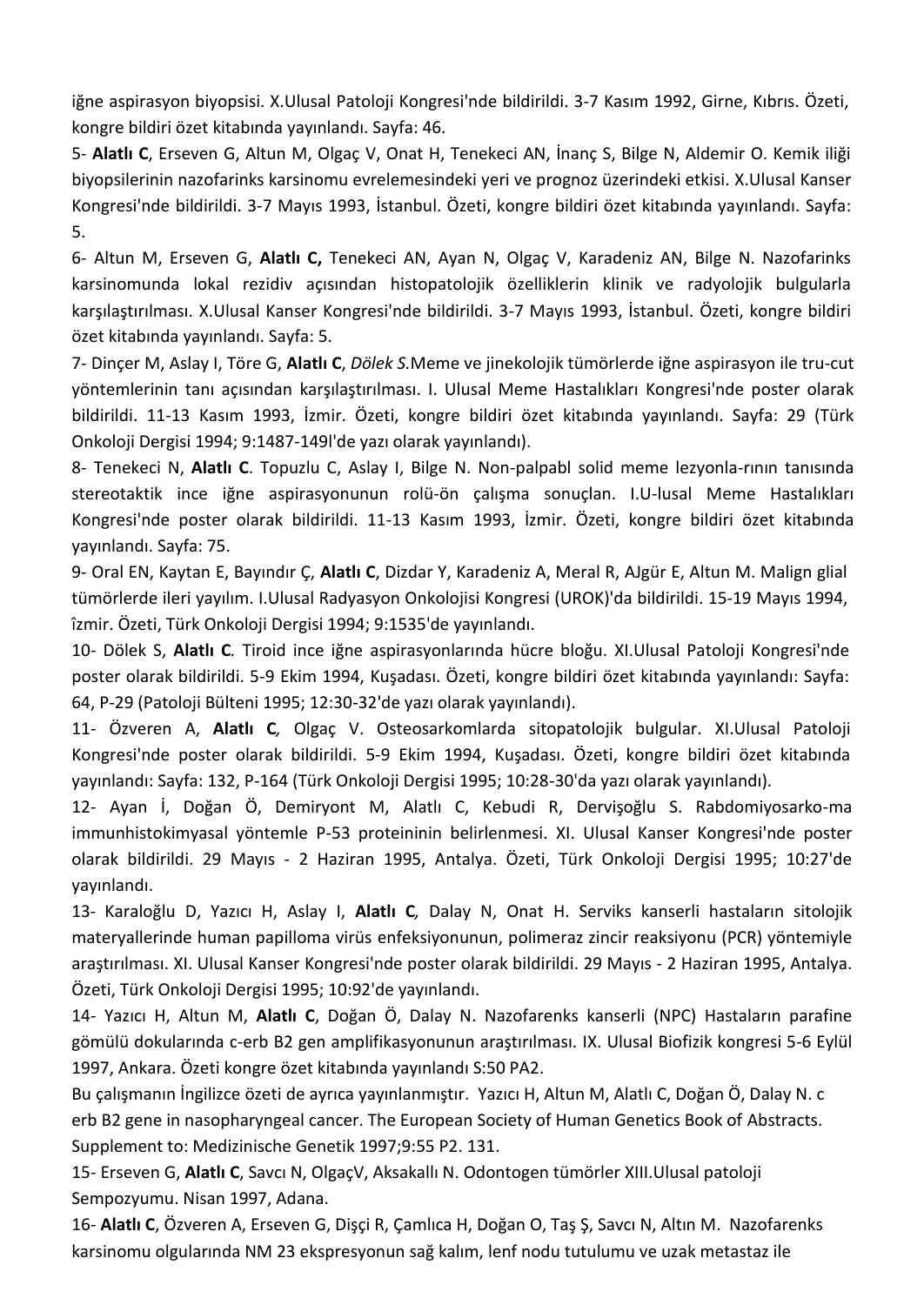korelasyonu. XIII. Ulusal Kanser Kongresi, 2000, Kuşadası-İzmir.

17- **Alatlı C**. Diş Hekimliğinde Yüksek Lisans ve Doktora Eğitiminde Temel Tıp Bilimleri Dersleri ve Patoloji. Diş Hekimliği Eğitiminde Temel Tıp Bilimleri Sempozyumu, 16-1.8 Mayıs 2001, A.Ü. Diş Hekimliği Fakültesi, Ankara.

18- **Alatlı C**. Diş Hekimliği Lisans Eğitiminde Patolojik Anatomi Eğitiminin Yeri, İçeriği ve Önemi. Diş Hekimliği Eğitiminde Temel Tıp Bilimleri Sempozyomu, 16-18 Mayıs 2001, A.Ü. Diş Hekimliği Fakültesi, Ankara.

19- **Alatlı C**, Güler SD. İ.Ü. Onkoloji Enstitüsü 2 yıllık İnce İğne Aspirasyon Sitolojisi Materyali Dökümü (Meme, Tiroid, Tükürük Bezi, Transtorasik Aspirasyon), Sitopatoloji Derneği 1. Bilimsel Toplantısı, 8-9 Haziran 2002, Mersin.

20- **Alatlı FC**, Dölek Güler S, Azizağaoğlu H, Peksayar G : Göz içi ve çevresindeki lezyonların tanısında ince iğne aspirasyonu. 2. Ulusal Sitopatoloji Kongresi, 1-4 Mart 2007, Kuşadası, Aydın.

21- Güler SD, Mutlu S, Tuncer S, Tekesin MS, **Alatlı FC**. Sitolojinin yetersiz kaldığı göz yerleşimli bir juvenil ksantogranülom olgusu. IV. Ulusal Sitopatoloji Kongresi, 26 - 29 Mart 2009, Hacettepe Üniversitesi - Ankara, Kongre Kitabı, s: 99.

22- Mutlu S, Tekkesin MS, Olgaç V, Güler SD, **Alatlı FC**. İnce iğne aspirasyon sitolojisi ile tanı alan 2 ameloblastoma olgusu. IV. Ulusal Sitopatoloji Kongresi, 26 - 29 Mart 2009, Hacettepe Üniversitesi - Ankara, Kongre Kitabı, s: 98.

23- Olgaç V, Tekkesin MS, Aksakallı N, **Alatlı FC.** Oral kavitede mavi nevus: 2 olgu sunumu. 19. Ulusal Patoloji Kongresi, 7-11 Ekim 2009, Girne - KKTC.

24- Tekkesin MS, Olgaç V, Aksakallı N, **Alatlı FC**, Erseven G. Kalsifıye odontojen kistten kaynaklanan ameloblastik fıbroodontom (3 olgu nedeniyle). 19. Ulusal Patoloji Kongresi. 7 -11 Ekim 2009, Girne - KKTC.

25- Mutlu S, Dölek Güler S, Olgaç V, **Alatlı C.** Seröz efüzyonlarda malign mezotelyoma, reaktif mezotel hücre proliferasyonu ve adenokarsinoma ayırımının immunsitokimyasal yönden incelenmesi (P-175). 20. Ulusal Patoloji Kongresi, 29 Eylül - 3 Ekim 2010, Osman Gazi Üniversitesi, Eskişehir.

26- Tekkesin MS, Olgaç V, **Alatlı C.** Oral mukozanın eozinofilik ülseri: 3 olgu sunumu (P-217). 20. Ulusal Patoloji Kongresi, 29 Eylül - 3 Ekim 2010, Osman Gazi Üniversitesi, Eskişehir.

27- Tekkesin MS, Ersan N, Aksakallı N, Olgaç V, **Alatlı C**. Oral skuamöz hücreli karsinom:147 vakanın retrospektif çalışması (P-348). 19. Ulusal Kanser Kongresi, 20 - 24 Nisan 2011, Antalya.

28- Tekkesin MS, Olgaç V, Aksakallı N, **Alatlı C.** Çene yerleşimli osteosarkomlara vaka sunumları üzerinden genel bakış (P-349). 19. Ulusal Kanser Kongresi, 20 - 24 Nisan 2011, Antalya.

29- Namdar Pekiner F, Savaş T, **Alatlı C**, Dölek Güler S. Aft tedavisinde Hyaluronik asit etken maddeli jelin etkinliğinin değerlendirilmesi: Pilot çalışma. TDB 18. Uluslararası Dişhekimliği Kongresi, 26 -28 Mayıs 2011, İstanbul.

30- Tekkesin MS, Pehlivan S, Olgaç V, Aksakallı N, **Alatlı C.** Odontomaların klinik ve histopatolojik özellikleri. 21. Ulusal Patoloji Kongresi, 16-20 Kasım 2011, İzmir. Kongre özet kitabı S:37, P40.

31- Tekkesin MS, Olgaç V, Aksakallı N, **Alatlı C**. Oral kavitede kondroid koristoma: 2 olgu sunumu. 21. Ulusal Patoloji Kongresi, 16-20 Kasım 2011, İzmir.

32- Sezgin G, Pekiner F, **Alatlı C**, Özbayrak S. Akut Miyelositik Lösemide Gingival Hiperplazi : Vaka Raporu. Marmara Üniversitesi Uluslararası Diş Hekimliği Bilimsel Kongresi. 30 Ağustos - 01Eylül 2012, İstanbul.

33- Güner SM, Güler SD, Kızılyel G, Dumlu A, **Alatlı FC.** Dil kökü yerleşimli skuamöz hücreli karsinom: olgu sunumu. İstanbul Ünivesitesi Diş Hekimliği Fakültesi 6. Uluslararası Bilimsel Kongresi, 21 – 23 Kasım 2013, İstanbul.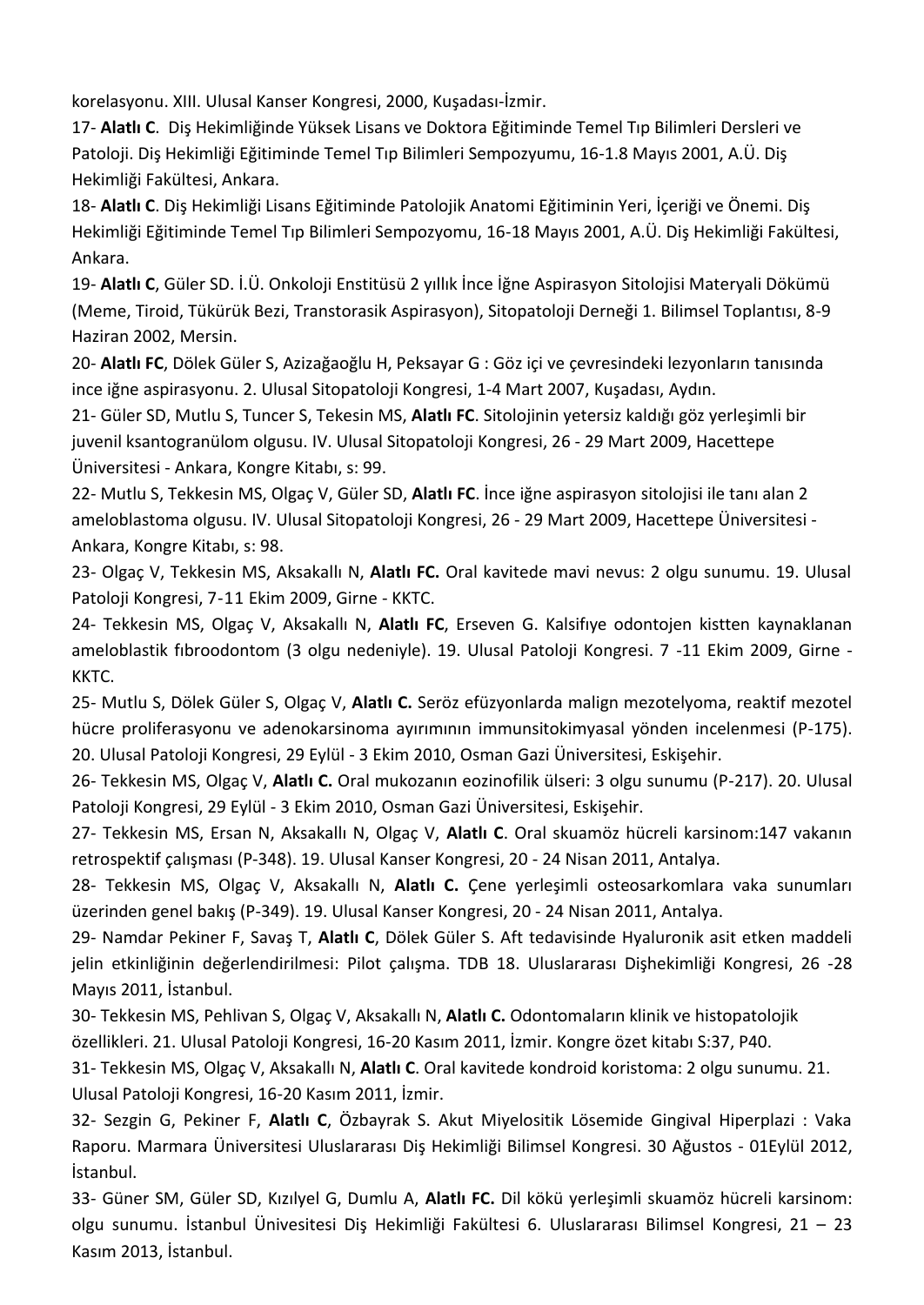34- Güner SM, Güler SD, Kahraman N, **Alatlı FC**. Üst çene yerleşimli meme karsinomu metastazı: Olgu sunumu, İstanbul Ünivesitesi Diş Hekimliği Fakültesi 6. Uluslararası Bilimsel Kongresi, 21 – 23 Kasım 2013, İstanbul.

#### **6.7. Diğer yayınlar**

### **Ulusal Kitap Bölümleri**

1. **Alatlı C.** Nazofarenks Kanserleri – Patoloji, Bölüm Editörü: Prof Dr. Musa Altun. Baş – Boyun Kanserleri, Editörler: Prof. Dr. Kayıhan Engin, Prof. Dr. Levent Erişen, Bursa / İstanbul, Nobel Tıp Kitabevleri. 2003, s:158-163.

2. **Alatlı FC**, Çolaklar H, Efeoğlu A, Namal A. Bilimsel Diş Hekimliğinde 100 Yıl. İstanbul Üniversitesi Diş Hekimliği Fakültesi 1908-2008, İstanbul, Nobel Tıp Kitabevleri, 2009.

3. **Alatlı FC***,* Erdilek D. Pulpa – Dentin Kompleksi. Endodonti, Editör: Prof. Dr. Selmin Kaan Aşçı, 5. Bölüm, İstanbul, Quintessence Yayıncılık Ltd. Şti. 2014.

4.

## **7. Uluslararası atıflar**

Uluslararası atıflar 137 adettir. ( >100 ).

## **8. Ulusal & Uluslararası Projeler**

## **8.1. Uluslararası Projeler:**

1- Neoadjuvant chemotherapy (nach) with epirubicin (epı), cisplatın (cddp), bleomycin (bleo) (bec) in undifferentiated nasopharyngeal cancer (ucnt); preliminary results of an international (int) phase (ph) II trial. S. Cvitkovıc for the int. nasopharynx study group. Instıtut Gustav-Roussy-La Grange (France) after the encouraging ph II results with the bec program (JNCI, 1990, 82, 616-619).

\*102 Randomized multicentric international phase III trial of neoadjuvant chemotherapy (NACT) with bleomycin (B), epirubicin (E), cisplatin (C) followed by radiotherapy versus radiotherapy alone in undifferentiated carcinoma of nasopharyngeal type (UCNT) : Preliminary results International Journal of Radiation Oncology\*Biology\*Physics, Volume 32, Supplement 1, 1995, Page 192.

F. Eschwege, B. El Gueddari, R. Wierzbicki, U. Prassad, Z. Krajina, M. Altvn, N. Chryssanthou, E. Cvitkovic, E. Benhamou, International Nasopharynx Cancer Study Group.

Fatma Canan Alatlı bu iki çalışmadaki kalite kontrol toplantılarında 339 hastaya ait preparatların incelenmesinde patolog olarak görev yapmıştır.

2- Clinical and Histopathological Analysis of TMJ Patients Treated by Condylar Osteotomy Technique. Sapienza Universita di Roma, İstanbul Üniversitesi Diş Hekimliği Fakültesi ve New York Colombia University ortak projesi. 2016-2018.

Yürütücü: Prof. Dr. Ayfer Kaynar

Araştırıcılar: Prof. Piero Cascone, Prof. Dr. Fatma Canan Alatlı, Prof. Dr. Angela J. Yoon.

## **b) Ulusal Projeler:**

1- Nazofarenks Karsinomu Olgularında Nm23 Ekspresyonunun Sağ Kalım, Lenf Nodu Tutulumu ve Uzak Metastaz ile Korelasyonu. Araştırma Projesi. 1998-2000.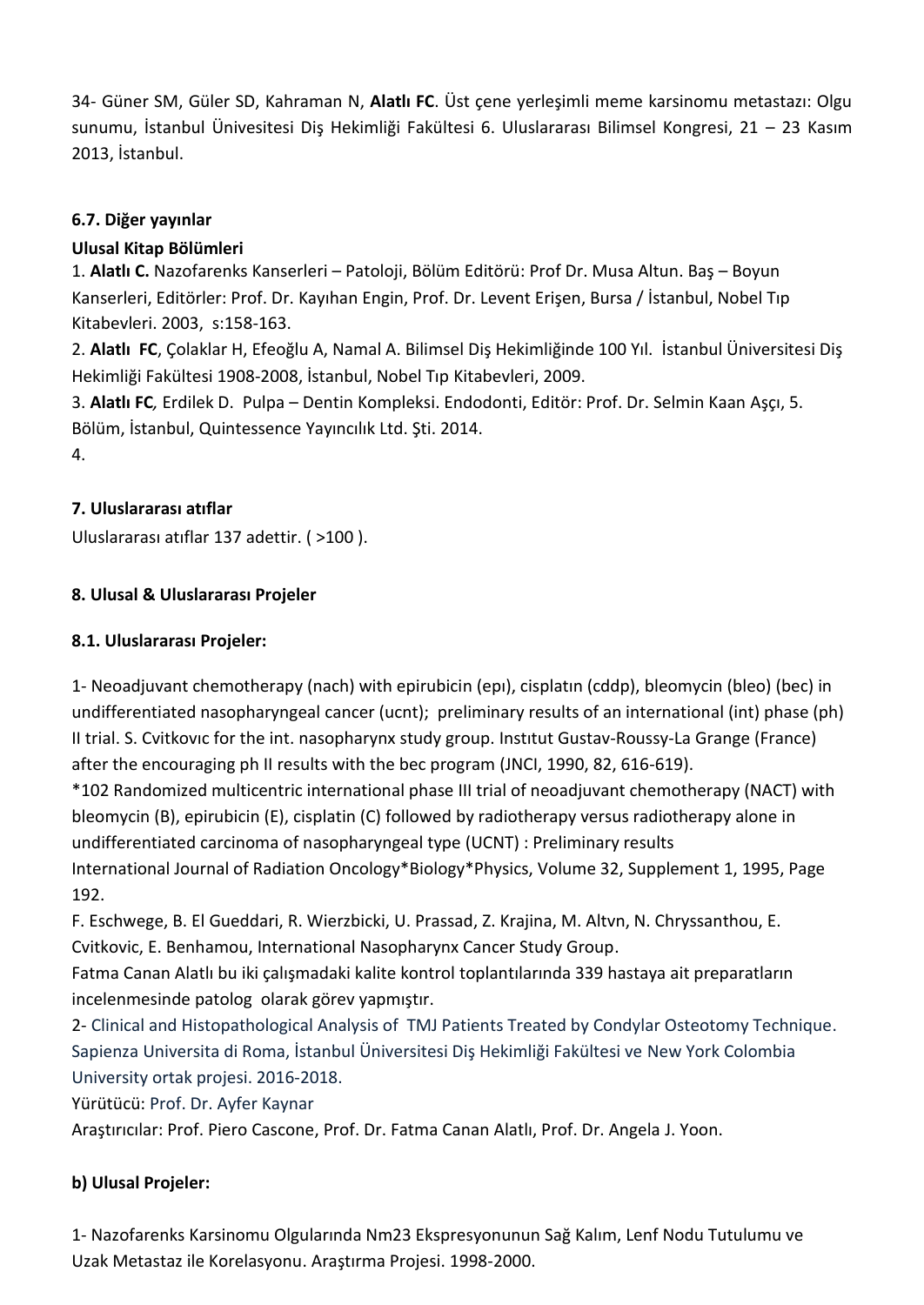Yürütücü : Prof. Dr. Gülçin Erseven

Araştırmacılar: Prof. Dr. Canan Alatlı, Dr. Ayla Özveren, Prof. Dr. Rian Dişçi, Dr. Hakan Çamlıca, Doç. Dr. Öner Doğan, Dr. Şiirsel Taş, Dr. Nejat Savcı.

2- Astım Hastalarının Fenotipik Özelliklerinin Cluster Analizi ile Değerlendirilmesi. ÖNAP Projesi, 2015- 2017.

Yürütücü: Prof. Dr. Suna Büyüköztürk

Araştırmacılar: Uzm. Dr. Müge Olgaç, Doç. Dr. Aslı Gelincik, Dr. Ferhan Özşeker, Dr. Olga Akkan, Dr. Murat Yalçınsoy, Dr. Özlem S. İçmeli, Dr. Ayşe Bilge Öztürk, Dr. Rana Işık, Dr. Belkıs Ertek, Prof. Dr. Fatma Canan Alatlı, Dr. Semra Dölek Güler.

3- Metilasyon ve mRNA ekspresyon array yöntemleri ile seçilen hipermetile gen panellerinde oral kavitenin malin ve premalin lezyonlarında yeni epigenetik biyobelirteç araştırılması. TÜBİTAK PROJESİ, 2014-2016.

Yürütücü: Prof. Dr. Semra Demokan

Araştırmacılar: Uzm. Dr. Murat Ulusan, Prof. Dr. Gülsüm Ak, Prof. Dr. Fatma Canan Alatlı, Prof. Dr. Nejat Dalay, MSc. Sevde Cömert.

4- Horlama Tedavisinde 810nm Diode Lazer Uygulamalarının Rat Yumuşak Damağı Üzerindeki Histolojik Etkilerinin İncelenmesi. Araştırma Projesi. 2016-2017.

Yürütücü: Uzm. Dr. Tuğba Ünver

Araştırmacılar: Uzm. Dr. Hilal Yılancı, Prof. Dr. Fatma Canan Alatlı.

5- Deneysel olarak bifosfonata bağlı kemik nekrozu oluşturulmuş sıçanlarda farklı dalga boylarındaki lazerlerin ve D vitamininin yara iyileşmesi üzerine etkilerinin karşılaştırılması. TÜBİTAK PROJESİ, 2017- 2019.

Yürütücü: Dr. Mustafa Ayhan

Araştırmacılar: Dt Abdülsamet Kundakçıoğlu, Prof. Dr. Halim İşsever, Dt. Cevat Tuğrul Turgut, Doç. Dr. Hümeyra Kocaelli, Prof. Dr. Mehmet Yaltırık, Prof. Dr. Fatma Canan Alatlı, Prof. Dr. Evin Ademoğlu, Doç. Dr. Canan Küçükgergin.

#### **9. İdari Görevler**

 **1988 yılından beri:** İ.Ü. Onkoloji Enstitüsü Onkolojik Sitoloji Bilim Dalı Başkanlığı  **1994:** İ.Ü. Onkoloji Enstitüsü Yönetim Kurulu Üyeliği  **1996 yılından beri:** İ.Ü. Diş Hekimliği Fakültesi Patoloji Birimi Başkanlığı  **2008 – 2010:** İ.Ü. Onkoloji Enstitüsü Tümör Patolojisi Bilim Dalı Başkanlığı **2009 yılından beri:** İ.Ü. Diş Hekimliği Fakültesi Görsel Sanatlar Öğrenci Klübü Danışmanlığı **2012'den beri:** İ.Ü. Onkoloji Enstitüsü Doktora Yeterlilik Komisyonu Üyeliği **2017-:** İ.Ü. Onkoloji Enstitüsü İşveren Disiplin Kurulu Başkanlığı

#### **10. Bilimsel ve Mesleki Kuruluşlara Üyelikler**

**-1986 - 1988:** İstanbul Diş Hekimleri Odası'nda Denetleme Kurulu Üyeliği

**-1992 - 1994:** Türk Diş Tabipleri Cemiyeti Başkanlığı

**-2003:** Sitopatoloji Derneği Kurucu Üyeliği

**-2007-20015:** İstanbul Üniversitesi Diş Hekimliği Fakültesi Mezunları ve Mensupları Derneği Yönetim Kurulu Başkanlığı

-İstanbul Diş Hekimleri Odası üyeliği

Türk Diş Tabipleri Federasyonu üyeliği

-Türk Patoloji Derneği üyeliği